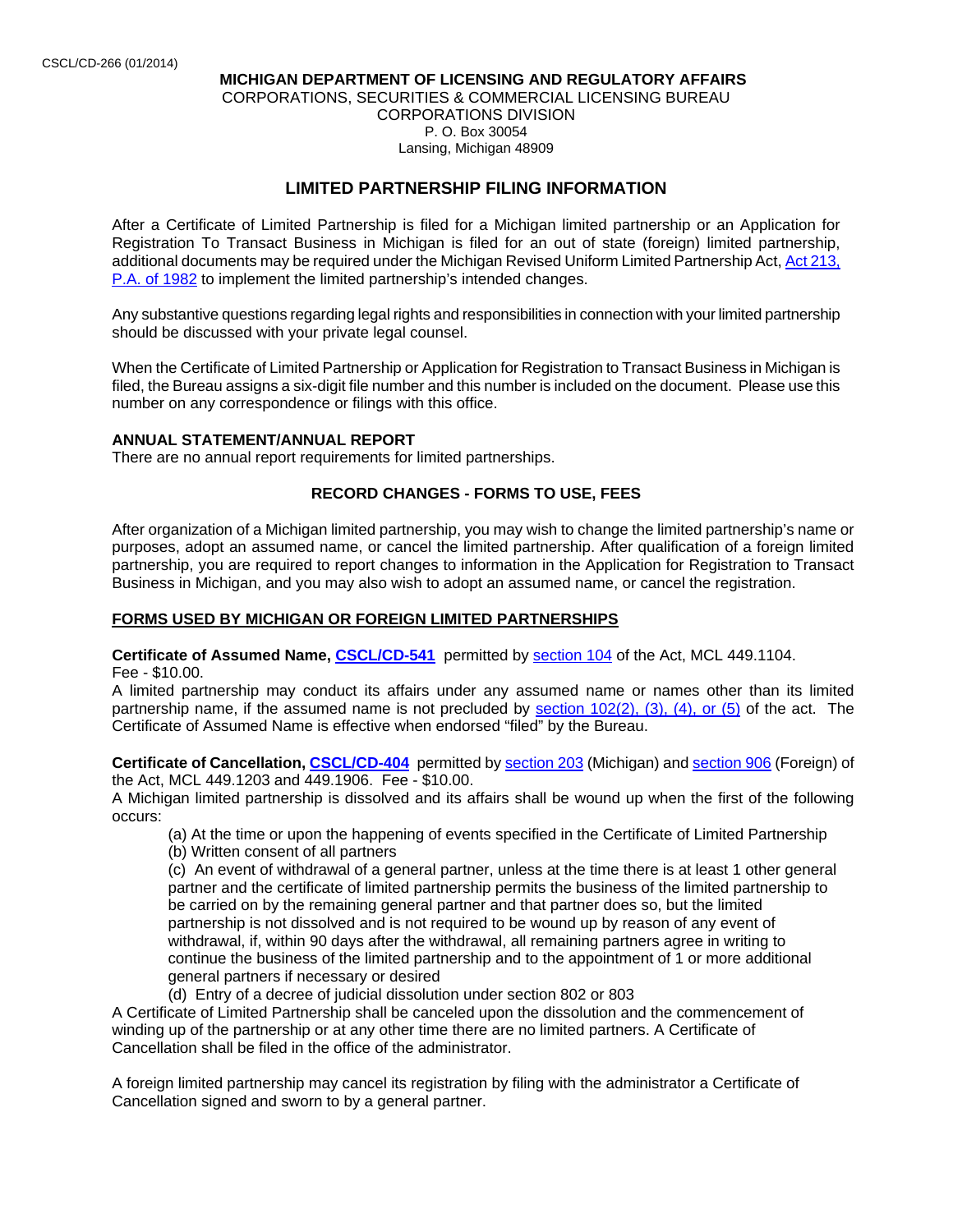## **FORMS USED BY MICHIGAN LIMITED PARTNERSHIPS ONLY**

### **Certificate of Amendment to the Certificate of Limited Partnership, CSCL/CD-403**. permitted by section 202 of the Act, MCL 449.1202. Fee - \$10.00.

A limited partnership may amend its Certificate of Limited Partnership to change its name, to change its general character of its business, to change the partners, or to otherwise amend its Certificate of Limited Partnership if the amendment contains only such provisions as might lawfully be contained in the original Certificate of Limited Partnership.

**Restated Certificate of Limited Partnership, CSCL/CD-402** permitted by section 202 of the Act, MCL 449.1202. Fee - \$10.00.

The limited partnership may integrate into a single document the provisions of its Certificate of Limited Partnership and at the same time may further amend its Certificate of Limited Partnership by adopting a Restated Certificate of Limited Partnership.

**Certificate of Merger, Cross Entity,** CSCL/CD-550M permitted by section 210 of the Act, MCL 449.1210. Fee - \$10.00 per Michigan limited partnership cancellation.

One or more limited partnerships merge into any limited partnership or other type of business organization by adopting a plan of merger and filing the appropriate form CSCL/CD-550M.

### **FORMS USED BY FOREIGN LIMITED PARTNERSHIPS ONLY**

**Certificate of Change, CSCL/CD-412** permitted by section 905 of the Act, MCL 449.1905. Fee - \$10.00.

If any statement in the Application for Registration of a Foreign Limited Partnership was false when made or any arrangements or other facts described have changed, making the application inaccurate in any respect, the foreign limited partnership shall promptly file in the office of the administrator a certificate, signed and sworn to by a general partner, correcting the statement.

## **HOW TO SUBMIT DOCUMENTS FOR FILING TO THE BUREAU**

MICH-ELF Filer: To obtain a Mich-Elf filer account, the MICH-ELF Application, CSCL/CD 901, must be submitted by fax to (517) 241-6445. This fax number is only for Mich-Elf Applications.

### Fax and Email

Customers with a MICH-ELF filer account may submit documents by fax to (517) 636-6437 or by email to cdfilings@michigan.gov.

### Mail

Mail to Corporations Division, P.O. Box 30054, Lansing, MI 48909-7554.

### In person

Submit in person at 2501 Woodlake Circle, Okemos, MI. Office is open 8 a.m. to 5 p.m. daily, Monday through Friday, except holidays.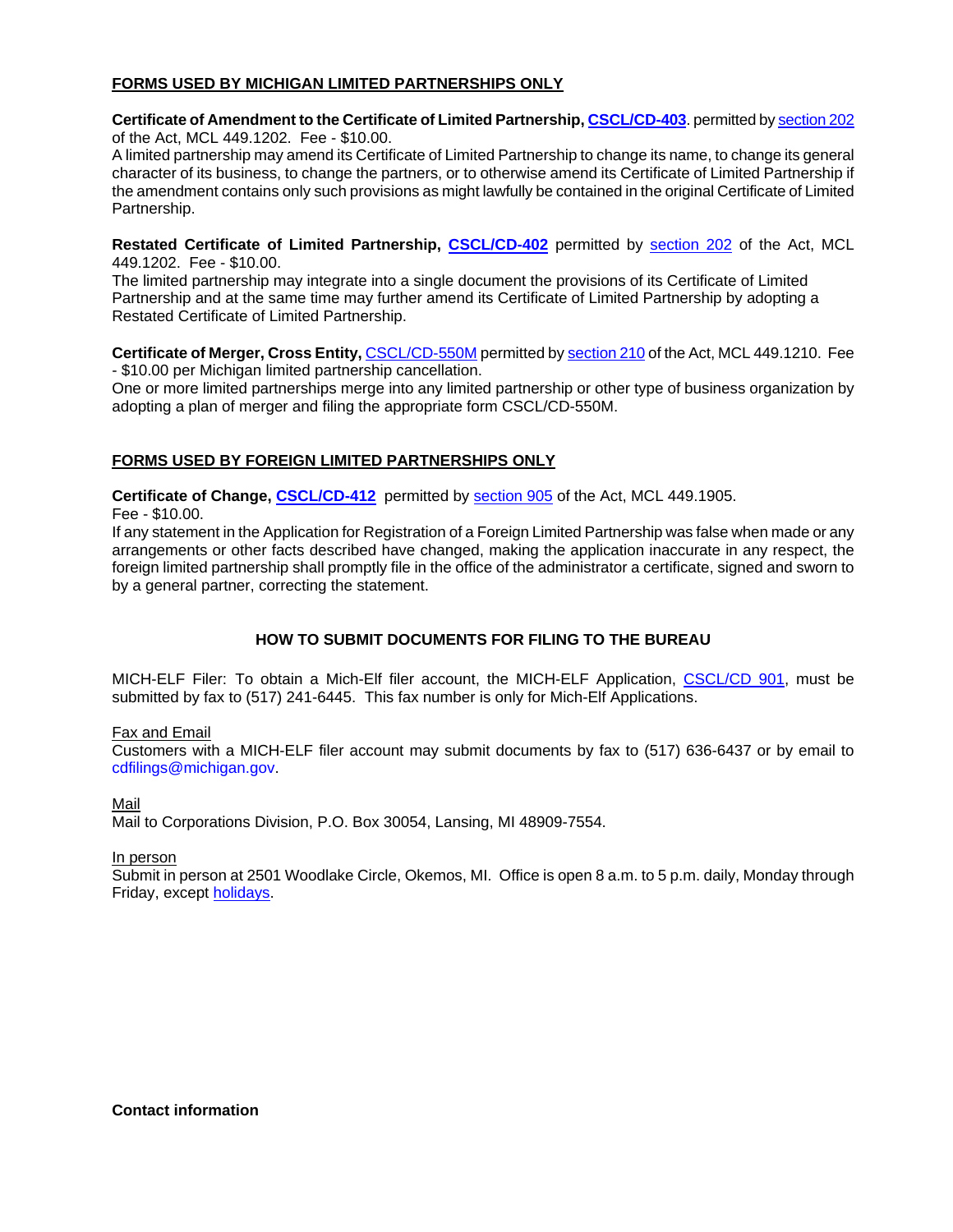|--|--|--|

#### Corporations Division Fax Numbers

| Mich-Elf to submit documents (Must have Mich-Elf Filer account)  (517) 636-6437      |  |
|--------------------------------------------------------------------------------------|--|
| Mich-Elf Application (To establish or update Mich-Elf Filer account)  (517) 241-6445 |  |
| Orders for Certificates, Copies, or Information Requests (517) 241-0538              |  |

### **24-HOUR, SAME DAY, 2-HOUR, AND 1-HOUR EXPEDITED SERVICE FOR DOCUMENTS**

Public Acts 217-220, effective January 1, 2006, signed by Governor Granholm on November 21, 2005, follows Delaware and permits the customer to obtain review and filing of their document, if fileable, within the time frame that best suits the customer's needs. Expedited service is available for all documents for profit corporations, limited liability companies, limited partnerships and nonprofit corporations. First time MICH-ELF users requesting expedited service must obtain a MICH-ELF filer number prior to submitting a document for expedited service.

Complete a separate Expedited Service Request, form CSCL/CD 272, for each document for which expedited service is being requested.

| <b>Same day, other than 1 or 2 hour, must be received by 1 p.m. EST or EDT</b><br><b>Formation documents and applications for certificate of authority\$100</b> |  |  |
|-----------------------------------------------------------------------------------------------------------------------------------------------------------------|--|--|
| 2 hour on same day as request, must be received by 3 p.m. EST or EDT\$500                                                                                       |  |  |
| 1 hour on same day as request, must be received by 4 p.m. EST or EDT\$1000                                                                                      |  |  |